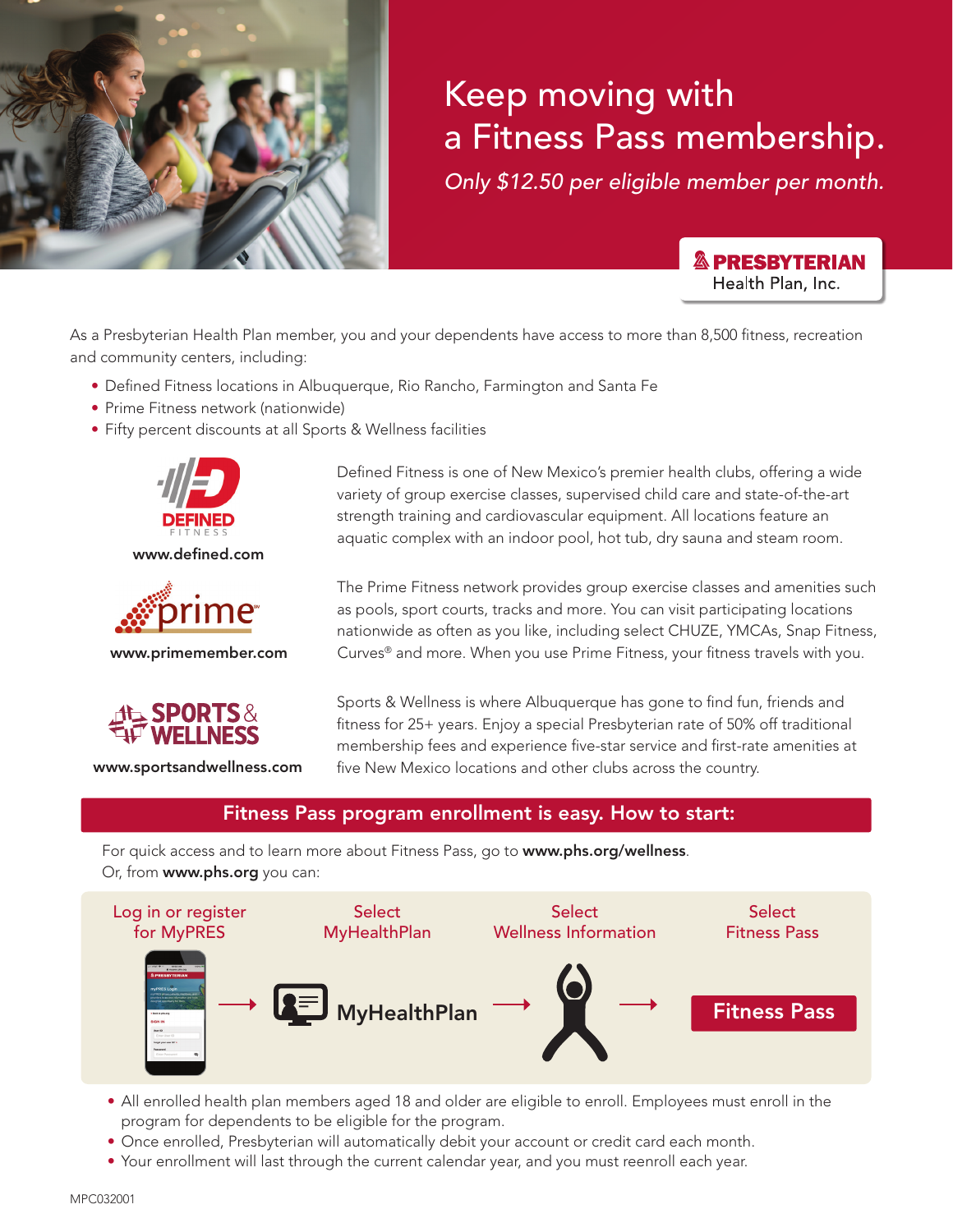## Your journey to a healthier you is as easy as a few clicks!

- 1. Visit www.phs.org/wellness.
- 2. Sign in using your myPRES credentials. Need a myPRES account? Sign up at www.phs.org/myPRES.
- 3. Select the eligible family members that would like to enroll. Remember, only enrolled members aged 18 and older are eligible for the Fitness Pass.
- 4. Fill out the banking information. Presbyterian accepts checking/debit accounts and most major credit cards.
- 5. Print/save a copy of your confirmation page. If you have any questions, please call our customer service center using the number on the back of your Member ID card and reference the confirmation number.
- 6. We will send your eligibility information beginning the first of the following month.
- 7. Visit the gym of your choice. At Defined Fitness and Sports & Wellness, you will be issued an ID card directly by the gym after you present your Presbyterian Member ID card. If you want to use Prime Fitness, visit www.primemember.com to obtain a Prime ID Card before visiting a gym in that network.

### Some things to keep in mind about your Fitness Pass membership

- You can use as many gyms simultaneously as you would like; there is no limit to the number of gyms you can utilize.
- Upon enrollment, your fitness pass eligibility will start on the first of the following month.
- Initial enrollment is open all year, although if you enroll you are committed through the calendar year.
- Eligible dependents must be at least 18 years of age to participate.
- Dependents living outside of New Mexico can still participate and have access to the nationwide Prime Fitness Network.
- You must be active on your Presbyterian Health Plan policy to remain eligible for the Fitness Pass.
- Fitness Pass accounts cannot be changed or cancelled voluntarily.
- If your account is cancelled for non-payment, you cannot re-enroll until the following year.
- All gym memberships through the Fitness Pass are basic memberships; upgrades may be purchased directly through the fitness center.